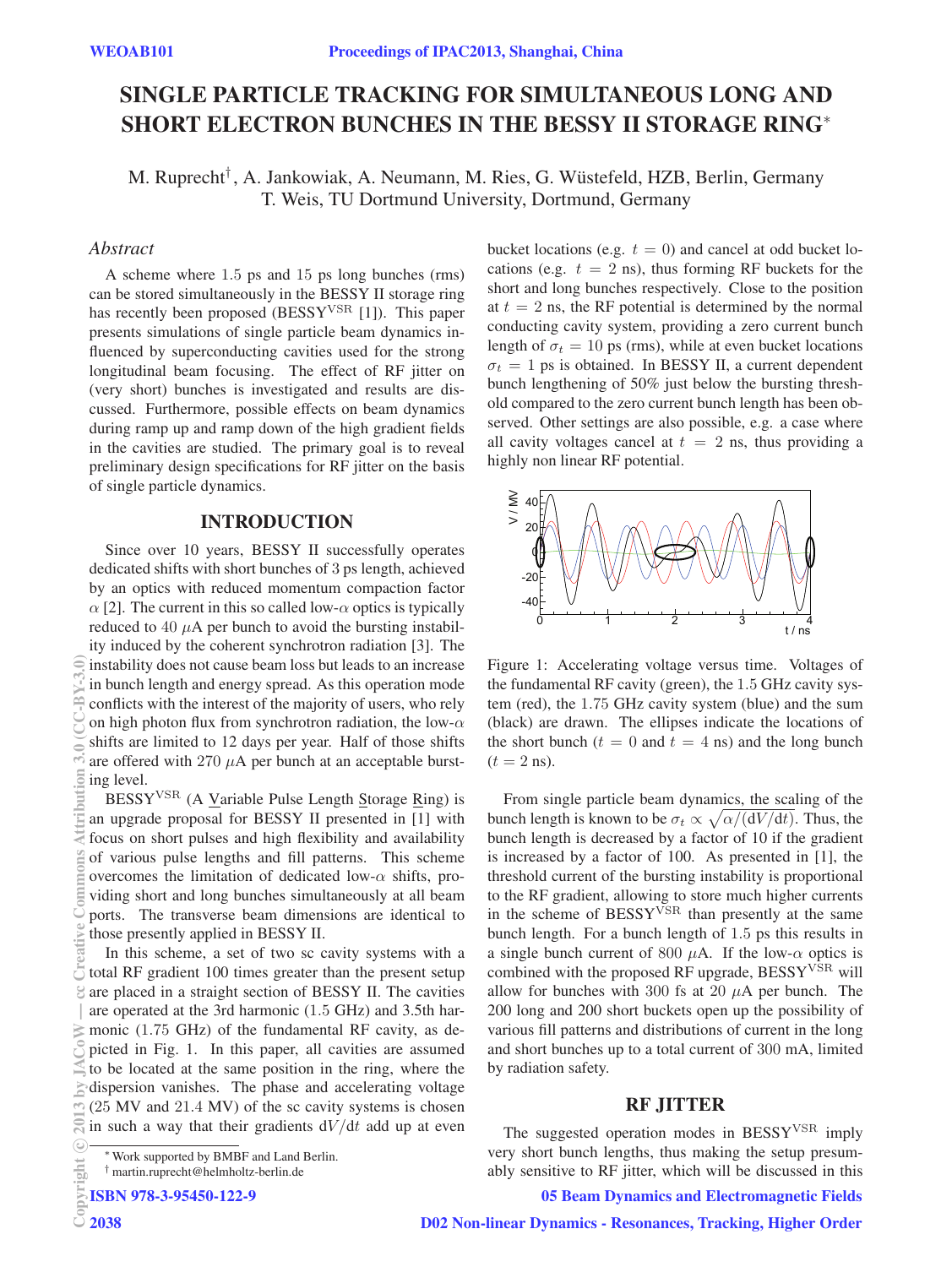section.

All simulations were performed with the tracking code elegant [4], using canonical kick elements. Long term tracking (60–200 damping times of  $\tau_s \approx 8$  ms,  $1/\tau_s \approx$ 125 Hz) with synchrotron radiation was performed to obtain longitudinal parameters in the equilibrium state. In all simulations, the jitter was applied on the 1.75 GHz cavity only. The cavity voltage  $V(t)$  was modulated as  $V(t) = V_0 \sin(2\pi f_{\rm RF}t + A_\phi \sin(2\pi t f))$  to simulate phase jitter and  $V(t) = V_0(1 + A_E \sin(2\pi t f)) \sin(2\pi f_{\text{RF}} t)$  to simulate amplitude jitter at a given jitter frequency f with  $V_0$  being the nominal voltage,  $f_{\rm RF}$  the RF frequency of the cavity,  $A_{\phi}$  the amplitude of the phase jitter and  $A_{E}$  the amplitude of the amplitude jitter.

The base values of the simulation are  $A_{\phi} = 0.02 \text{ deg}$ and  $A_E = 1 \cdot 10^{-4}$  respectively, which were found to be conservative upper limits for a single frequency jitter. The choice was made by evaluating jitter measurements of a TESLA cavity [5], shown in Fig. 2. The data was taken by a ring sampler of the LLRF system with high feedback gain.



Figure 2: Measurements of field stability of a TESLA cavity [5]. Left panels: Amplitude of phase jitter (top) and voltage jitter (bottom). Right panels: Integrated spectra yielding rms jitter values.

First of all, the simulations showed that an amplitude jitter with an enhanced amplitude up to  $A_E = 1 \cdot 10^{-2}$  has no measurable effect on bunch length or energy spread, thus, the following discussion focuses on phase jitter.

The bunch lengthening caused by a single frequency jitter shows no dependence on the jitter frequency  $f$  for values well below the synchrotron frequency  $f_s$  of the particular bunch. This relation is depicted in Fig. 3 left panel for the long bunch with  $f_s \approx 8$  kHz. For f well below  $f_s$ , the energy spread remains constant, even being independent of the jitter amplitude, as shown in Fig. 3 right panel. However, at frequencies around  $f_s$ , the synchrotron oscillation is resonantly driven which leads to a significant increase in the bunch lengthening and the energy spread.

The phase jitter was investigated at  $f = 700$  Hz with the amplitude equal to the base value and by taking the measured data for  $A_{\phi}$  (Fig. 2 top left panel) as a full spectrum jitter. In both cases, the spectrum was enhanced by a factor of 10 and 100 to estimate limits.

### 05 Beam Dynamics and Electromagnetic Fields

#### D02 Non-linear Dynamics - Resonances, Tracking, Higher Order



Figure 3: Bunch length (left panel) and energy spread (right panel) as a function of the jitter frequency at two different amplitudes of phase jitter.

The results of the jitter studies are shown in Table 1. Generally, it can be said that for realistic amplitudes neither a single frequency phase jitter nor a full spectrum phase jitter affects the bunches negatively. In all cases (bunch lengths 300 fs, 1 ps, and 10 ps), no bunch lengthening can be observed within the statistical limits of the simulation, with the exception of the full spectrum jitter for the long bunch. There, a bunch lengthening and an increase in energy spread can be observed because the spectrum has a non-negligible line at  $f \approx f_s$ . Fig. 4 depicts this behavior in comparison with a single frequency jitter.



Figure 4: Fourier transform of particle revolution time  $t$  for long (blue line) and short bunches (red line) for a phase jitter of  $A_{\phi} = 0.2$  deg at  $f = 700$  Hz (left panel) and for the full spectrum multiplied by a factor of 10 (right panel).

Table 1: Simulation results of phase jitter with amplitude  $A_{\phi}$  at  $f = 700$  Hz and with a full spectrum.

| $\cdot$                    |                           |                                |                         |                                |                  |                                |
|----------------------------|---------------------------|--------------------------------|-------------------------|--------------------------------|------------------|--------------------------------|
| bunch                      | $300$ fs                  |                                | 1 ps                    |                                | 10 <sub>ps</sub> |                                |
|                            | $\sigma_t$<br>$_{\rm DS}$ | $\frac{\sigma_{\delta}}{10-4}$ | $\sigma_t$<br><b>ps</b> | $\frac{\sigma_{\delta}}{10-4}$ | $\sigma_t$<br>DS | $\frac{\sigma_{\delta}}{10-4}$ |
| $f_s$ /kHz                 | $\approx 17$              |                                | 81.0                    |                                | 8.1              |                                |
| no jitter                  | 0.33                      | 8.5                            | 1.0                     | 7.1                            | 9.8              | 6.9                            |
| $A_{\phi}/\text{deg}$ 0.02 | 0.35                      | 8.3                            | 1.0                     | 7.2                            | 9.8              | 6.9                            |
| $\times 10$                | 0.37                      | 8.1                            | 1.1                     | 7.3                            | 14               | 7.4                            |
| $\times 100$               | 1.2                       | 8.7                            | 1.5                     | 7.1                            | 42               | 13                             |
| $A_{\phi}$ spectrum        | 0.34                      | 8.0                            | 1.0                     | 7.0                            | 13               | 9.3                            |
| $\times 10$                | 1.0                       | 19                             | 1.0                     | 7.0                            | 31               | 26                             |
| $\times 100$               | unstable                  |                                | 2.5                     | 15                             | 96               | 146                            |

### RF RAMPING

Due to the long bunches provided by the booster, the beam accumulation at full energy is expected to be performed with the sc cavities turned off. This investigation focuses on the increase of energy spread when the cavities are ramped up. The latter occurs because the RF bucket changes and the bunch is momentarily not in the equilibrium state. The energy spread has to be kept in limits to avoid loss of halo particles which already populate regions

ISBN 978-3-95450-122-9